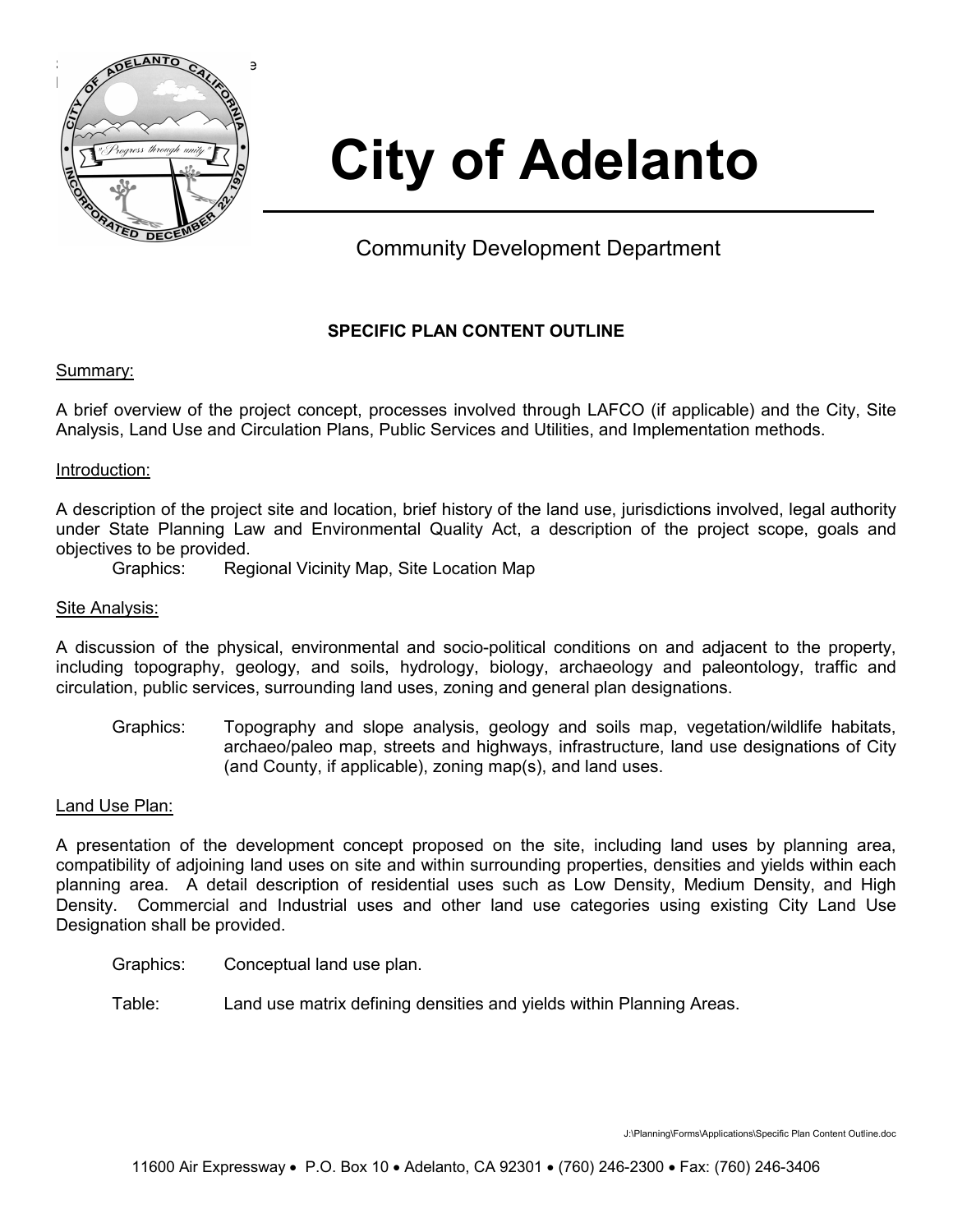Specific Plan Content Outline Page 2

## Circulation Plan:

A description of the major streets and highway systems on and adjacent to the project site, together with nonvehicular systems, including bicycle, pedestrian, and equestrian facilities. Street improvement standards and design criteria to be included.

| <b>Circulation Plan</b>                        |
|------------------------------------------------|
| Street cross-sections                          |
| Equestrian, Pedestrian, Bicycle Facility Plans |
|                                                |

Table: Street Improvements Matrix

## Utilities:

A description of the infrastructure improvements required to serve the proposed development, including design criteria and development standards for water service, sewer, storm drainage, electrical, gas, and communications.

| Graphics: | Master Water, Sewer, and Drainage Plans |
|-----------|-----------------------------------------|
|           | Utilities Master Plan                   |

#### Public Services:

Provisions for public facilities and community services within the project area including police and fire protection, solid waste disposal, library services, schools, and parks and recreation facilities. Service standards and design criteria to be described.

Graphics: Public Facilities and Service Districts

## Open Space:

A discussion of open space areas as they relate to developed areas to be provided, including a viewshed analysis and provisions for the preservation and maintenance of hillsides and riparian areas and unique plant communities (if applicable). The development of fuel modification zones for fire suppression in conjunction with greenbelt systems through the project area to be presented, including development standards and design criteria.

Graphics: Open Space Plan Fuel Modification Cross-Sections

## Consistancy:

A discussion of the regulatory requirements and statements of consistency with State Planning Law, California Environmental Quality Act requirements, City General Plan goals and objectives, City Land Use policies, City and County development standards (as applicable) and City Zoning Ordinance requirements to be provided in the form of Findings and Statements of Fact. A summary of mitigation measures in accordance with the accompanying Environmental Impact Report to be included.

J:\Planning\Forms\Applications\Specific Plan Content Outline.doc